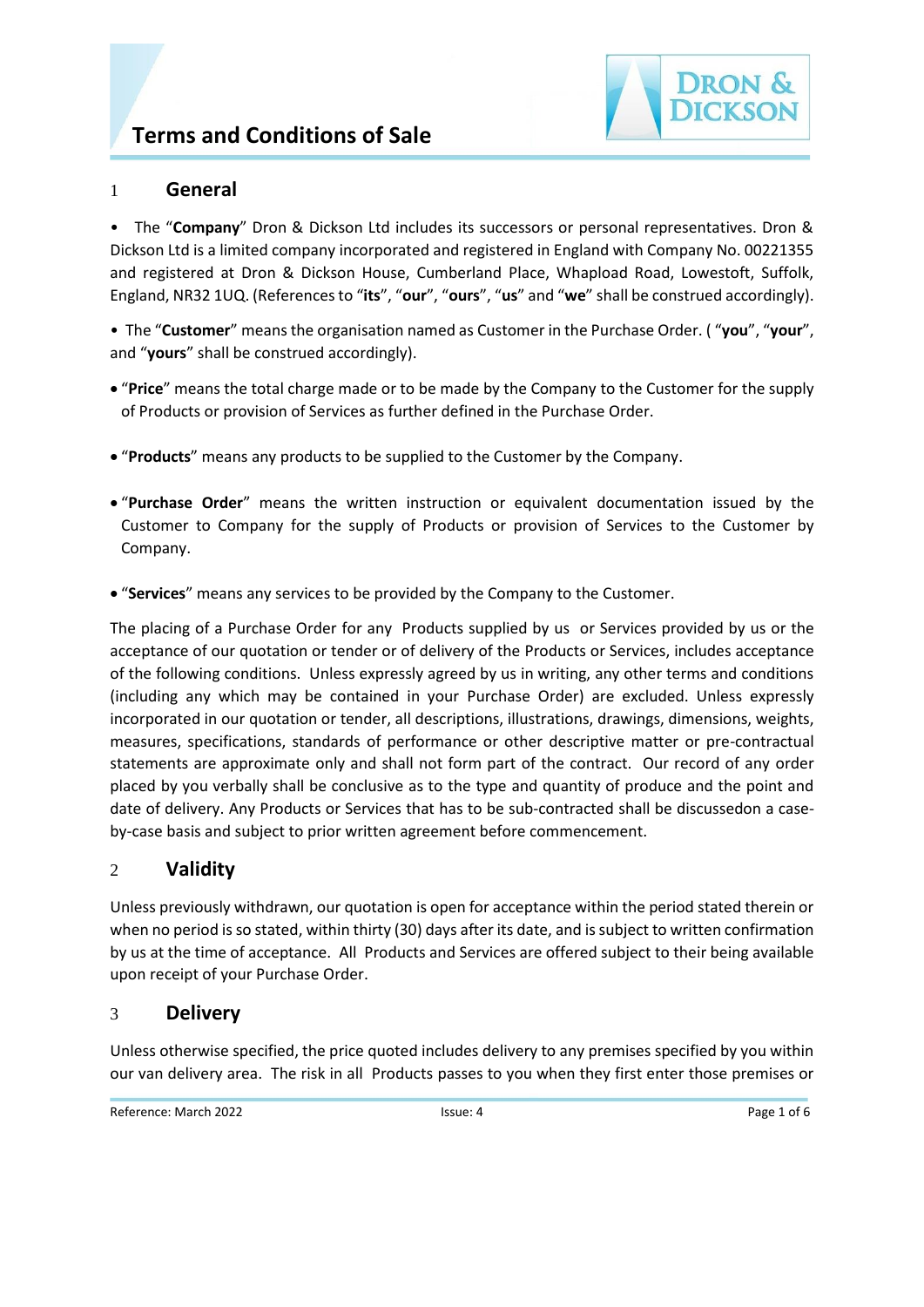are placed in store under Clause 5. We reserve the right to choose the method of transport, to charge for deliveries outside our van delivery area and to charge you with all manufacturers' carriage charges for special items.

# 4 **Delivery Times**

Any times quoted for delivery are subject to reciept by us of your Purchase Order and all necessary information to enable us to proceed.

# 5 **Delay in Delivery**

If we do not receive sufficient forwarding instructions within seven (7) days after notification that the Products are ready for despatch, you will either take delivery or arrange for storage. Otherwise we shall be entitled to arrange storage on your behalf and at your risk, either at our own works (making a charge of one-and-a-half percent (1.5%) of the invoice value of the Products per month) or elsewhere; we shall also be entitled to payment as if the Products had been duly delivered. All charges forstorage, insurance or demurrage will be payable by you.

# 6 **Acceptance**

Unless you give us written notice within three (3) working days from the date of delivery that the Products are not in conformity with the contract, you are deemed to have accepted the products.

# 7 **Passing of Property**

Notwithstanding delivery, all Products supplied by us will remain our absolute property until you pay us in full for them and for all other Products previously supplied by us. You will store the Products in such a way that they are readily identifiable as our property, but you may, as trustees for us, sell them to a third party in the normal course of your business. Upon any sale by you of the Products (either alone or with other items) all rights, which you have against the buyer, shall automatically vest in us. We shall be entitled, immediately after giving notice of our intention to repossess; to enter upon any premises with such transport as may be necessary and repossess any Products to which we have title under this Clause.

# 8 **Loss or Damage in transit**

Any shortage or damage must be clearly stated upon the driver's delivery sheet and a written statement of the facts received at our branch and by the carrier (if not ourselves) within three (3) working days after the date of delivery, otherwise no claim will be entertained. The package and contents should be retained for examination.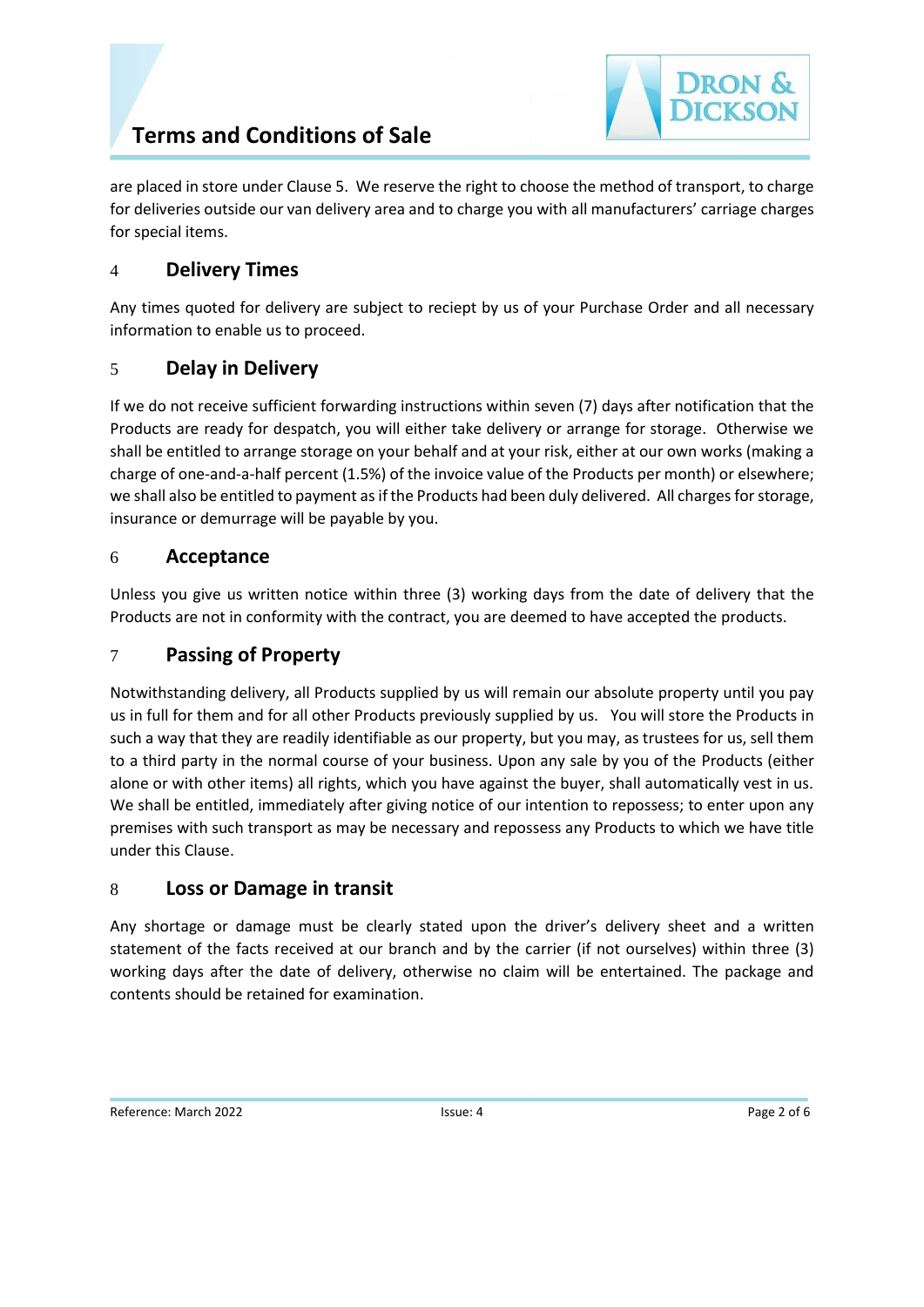

### 9 **Packing etc.**

Crates, cases, pallets, stillages or skids or other types of returnable packaging are not included in the quoted price, and will be charged at current rates. You will, however, be credited with the amount charged when it is returned to us in good condition within fourteen (14) days of the date of our invoice. Cable drums will be charged in accordance with the makers' drum schedules.

### 10 **Prices**

All Products are sold subject to the prices and any relevant discounts ruling at the time of delivery. Our prices, discount rates and Conditions of Sale may be altered at any time without notice.

All discounts and prices are calculated upon a "whole order" or "majority of the order" basis. If, when placing your order you select only certain items or reduced quantities are specified, we must reserve the right to review the discounts and prices at which such orders are accepted.

### 11 **Payment**

Payment in full without retention or set-off shall be due not later than the end of the month following that in which the Products or Services were delivered, or on earlier demand. If you do not comply punctually with these terms of payment we reserve the right to charge you interest on any amount overdue at the rate of eight-percent (8%) over the Bank of England base rate current for the time being, and without notice suspend further deliveries until all arrears (including interest) have been paid and, at our option, to rescind any subsisting contract with you as to all or any parts of future deliveries but without prejudice to any rights already accrued to us under such contracts.

### 12 **Performance**

It is your responsibility to determine that the Products are sufficient and suitable for the purpose to which they are to be put. We cannot accept any responsibility either in respect of the installation of any Products or as to the ultimate performance of any Products in which the Products may be installed. We shall in no way be liable for and you agree to indemnify and hold us harmless from any direct or consequential damage, loss or expense arising from any defect or inefficiency by the manner in which the Products are used or Services are performed, or any other circumstance arising out of or in connection with this Purchase Order.

# 13 **Defects after Delivery, Indemnity and Limitation of Liability**

All Products supplied by us are manufactured by others. Accordingly we shall pass on to you the benefit of the warranty, if any, given by the manufacturer of the Products. Our liability under this Clause shall be in lieu of any warranty or condition implied by law as to the quality or fitness for any particular purpose of the Products, and we shall not be under any liability, whether in contract, tort or otherwise, in respect of any defect in Products delivered or for any injury, damage or loss resulting from such defects or from any Services performed in connection therewith. You shall fully indemnify

Reference: March 2022 **ISSUE: 4** ISSUE: 4 Page 3 of 6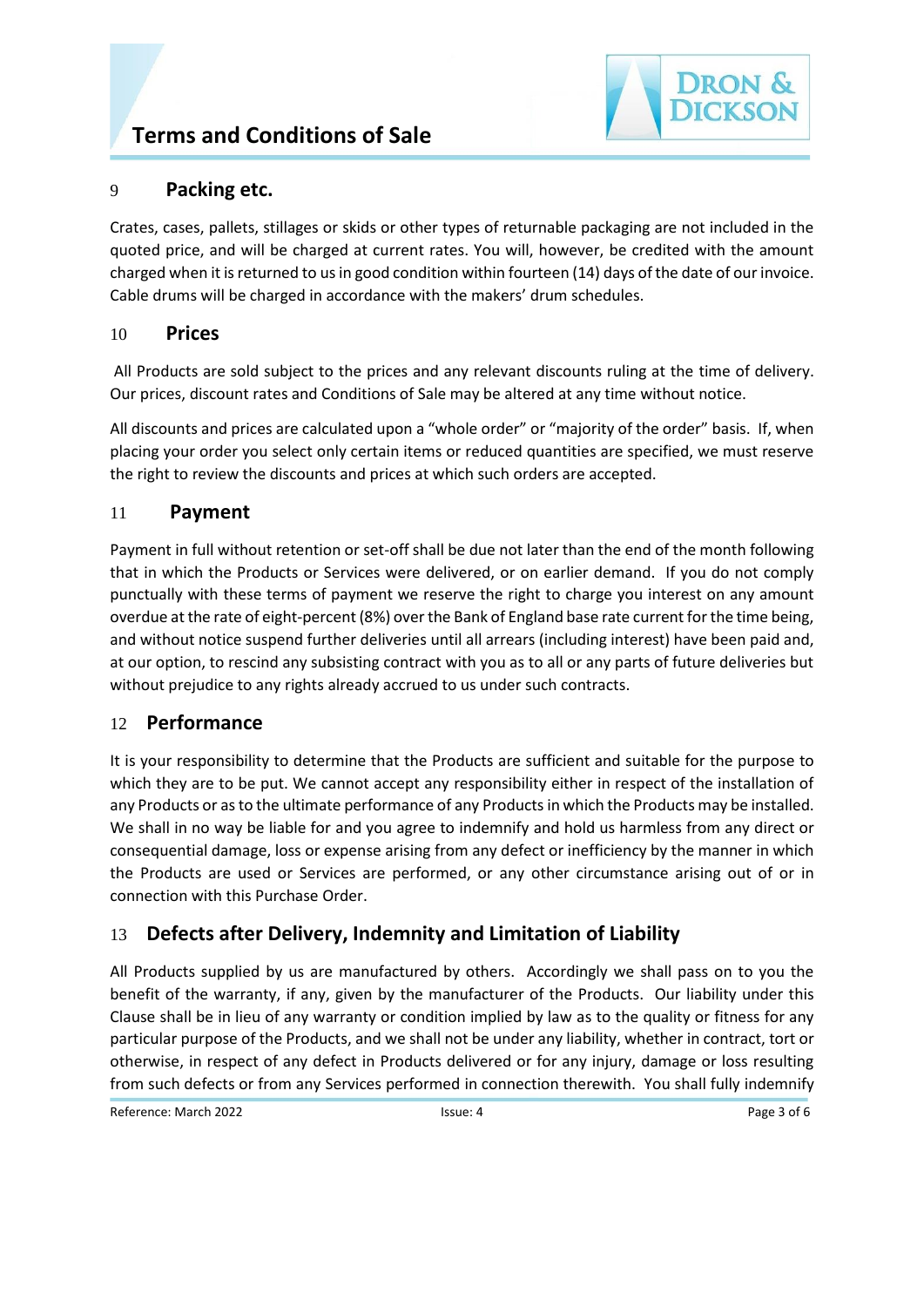

# **Terms and Conditions of Sale**

and hold us harmless from and against (i) any losses, death or injury howsoever caused (including by negligence) to your personnel, your client's personnel and your other contractor's personnel; and (ii) from any losses and/or damage to your property, your client's property and your other contractor's property arising out of or in connection with this Purchase Order. You shall, in addition, fully indemnify and hold us harmless from any claim howsoever caused (including by negligence) arising from any pollution emanating from your property, your client's property and your other contractor's property, arising out of or in connection with this Purchase Order.

Our total liability arising out of or in connection with this Purchase Order including liability for all claims of any kind and description, howsoever and whatsoever arising from tort (including negligence), breach of contract, breach of (statutory) duty or otherwise shall not exceed the Price of the applicable Purchase Order. You agree to indemnify, release and hold us harmless from and against any and all claims in excess of our total cumulative liability under this contract.

### 14 **Return of Products**

In no circumstances may Products supplied against a firm Purchase Order be returned without prior consent. It is a strict condition that you must also provide the relevant returns number and your advice note stating the reason for the return. All Products returned must be securely packed and unless we arrange collection, consigned carrier paid. We reserve the right to make a handling charge, and the issue of our collection note will not bind us to any credit in respect of the Products.

### 15 **Termination**

We may, without prejudice to our other rights and remedies, terminate the Purchase Order or any unfulfilled part of it or withhold further deliveries or make partial deliveries if:-

- you fail to make payment on the due date under this Purchase Order or any other Purchase Order or contract between us;
- you purport to cancel or suspend or commit any breach of this Purchase Order or any other Purchase Order or contract between us;
- for any reason giving fourteen (14) days notice;
- you become insolvent or make any composition with your creditors or have a receiver appointed of all or any part of your undertaking or assets or go into liquidation (save for the purposes of amalgamation or reconstruction) and we shall be entitled to recover from you our loss including any loss of profit or loss of re-sale.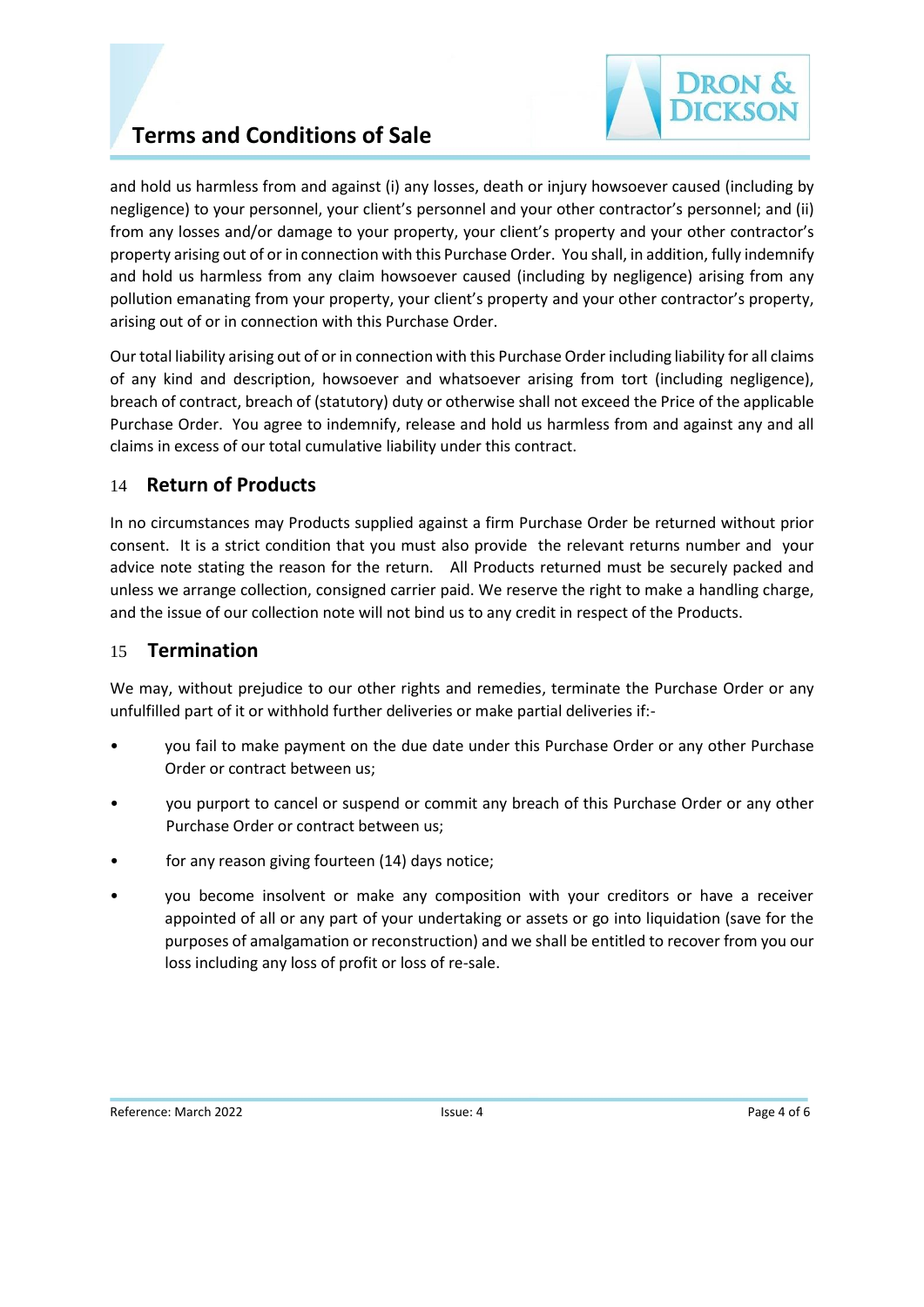



#### 16 **Waiver**

Any failure by us to enforce any or all of the Conditions shall not be construed as a waiver of our rights hereunder.

### 17 **Governing Law**

The contract and all matters pertaining thereto shall be governed by the Law of England & Wales and the Customer agrees to submit to the non-exclusive jurisdiction of these Courts.

### 18 **Product Certificate**

The first copy of any Test Certificate will be FREE unless charged to Company by the manufacturer, thereafter subsequent copies will be charged at £10.00 per copy.

### 19 **Product Marking**

We shall guarantee that Products supplied by us will conform to the required standards, complying with all appiicable legislation. In the event that a request for Products does not meet this criterion, except where items are specified by the Customer, we will hold and highlight pending Customer approval and written acceptance of non-approved electrical equipment.

### 20 **Anti-Bribery Compliance**

If carrying out services or activities on our behalf, you shall: comply fully with all applicable laws, statutes and regulations relating to anti-bribery and anti-corruption including but not limited to the Bribery Act 2010; read and comply fully with Company's's Statement of Ethics' (refer to website for copy); maintain in place throughout the term of this agreement your own policies and procedures, including adequate procedures under the Bribery Act 2010, to ensure compliance with the relevant laws; immediately report to Company any request or demand for any undue financial or other advantage of any kind received by you in connection with any activity carried out on our behalf; ensure that any person associated with you who is performing services or providing products in connection with this agreement does so only on the basis of a written contract which imposes on and secures from such person terms equivalent to those imposed on you in this clause.

### 21 **WEEE Regulations**

Electrical and electronic waste is the fastest growing waste stream in the UK. Around 1.8 million tonnes are generated every year. The Waste Electrical and Electronic Equipment (WEEE) Regulations aim to reduce the amount of this waste going to landfill and improve recovery and recycling rates.

The following condition applies in relation to business to business transactions excluding sales to resellers. The Customer shall be responsible at its cost for the collection, treatment, recovery and environmentally sound disposal of:

Reference: March 2022 **ISSUE: 4** ISSUE: 4 Page 5 of 6